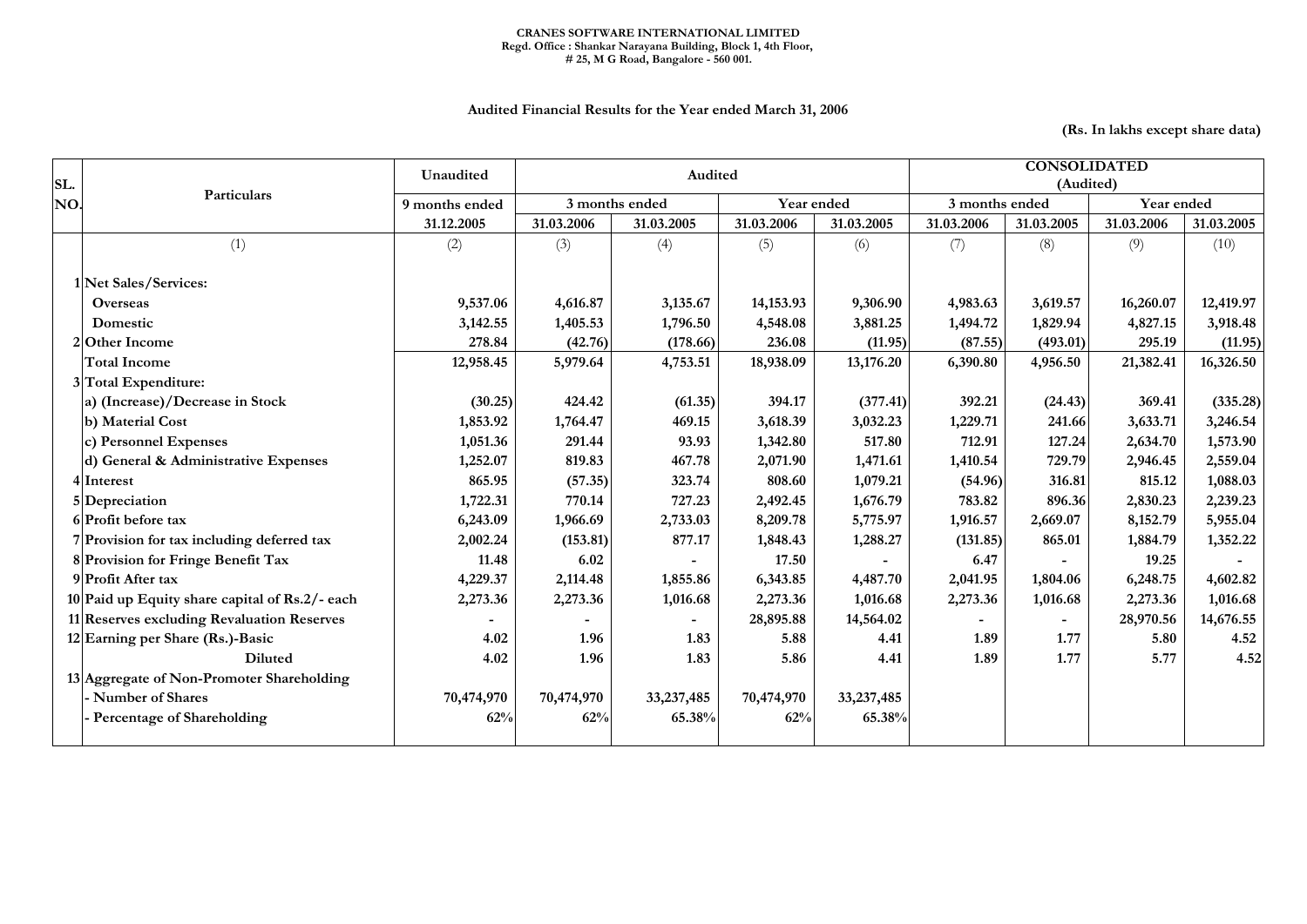|        |                                                                   |            |               |            |            |            |                               |           |                            | Rs. In lakhs |
|--------|-------------------------------------------------------------------|------------|---------------|------------|------------|------------|-------------------------------|-----------|----------------------------|--------------|
|        | Particulars                                                       | Unaudited  | Quarter ended |            | Year ended |            | Consolidated<br>Quarter ended |           | Consolidated<br>Year ended |              |
| Sl.No. |                                                                   | 9 Months   |               |            |            |            |                               |           |                            |              |
|        |                                                                   | ended      |               |            |            |            |                               |           |                            |              |
|        |                                                                   | 31.12.2005 | 31.03.2006    | 31.03.2005 | 31.03.2006 | 31.03.2005 | 31.03.2006 31.03.2005         |           | 31.03.2006                 | 31.03.2005   |
|        |                                                                   |            |               |            |            |            |                               |           |                            |              |
|        | 1 Segment Revenue:                                                |            |               |            |            |            |                               |           |                            |              |
|        | a) International                                                  | 9,537.06   | 4,616.87      | 3,135.67   | 14,153.93  | 9,306.90   | 4,983.63                      | 3619.57   | 16,260.07                  | 12,419.97    |
|        | b) Domestic                                                       | 3,142.55   | 1,405.53      | 1,796.50   | 4,548.08   | 3,881.25   | 1,494.72                      | 1829.94   | 4,827.15                   | 3,918.48     |
|        | Total                                                             | 12,679.61  | 6,022.40      | 4,932.17   | 18,702.01  | 13,188.15  | 6,478.35                      | 5,449.51  | 21,087.22                  | 16,338.45    |
|        | Less : Inter segment Revenue                                      |            |               |            |            |            |                               |           |                            |              |
|        | <b>Net Sales</b>                                                  | 12,679.61  | 6,022.40      | 4,932.17   | 18,702.01  | 13,188.15  | 6,478.35                      | 5,449.51  | 21,087.22                  | 16,338.45    |
|        | Add: Other unallocable Income                                     | 278.84     | (42.76)       | (178.66)   | 236.08     | (11.95)    | (87.55)                       | (493.01)  | 295.19                     | (11.95)      |
|        | <b>Total Income</b>                                               | 12,958.45  | 5,979.64      | 4,753.51   | 18,938.09  | 13,176.20  | 6,390.80                      | 4,956.50  | 21,382.41                  | 16,326.50    |
|        | 2 Segment Results                                                 |            |               |            |            |            |                               |           |                            |              |
|        | $(Profit(+) / Loss(-) before tax and interest from each segment)$ |            |               |            |            |            |                               |           |                            |              |
|        | a) International                                                  | 6,716.22   | 1,642.66      | 2,832.21   | 8,358.88   | 6,370.02   | 1,674.77                      | 2,757.14  | 8,305.20                   | 6,553.26     |
|        | b) Domestic                                                       | 392.82     | 266.68        | 224.56     | 659.50     | 485.16     | 186.84                        | 228.74    | 662.71                     | 489.81       |
|        | Total                                                             | 7,109.04   | 1,909.34      | 3,056.77   | 9,018.38   | 6,855.18   | 1,861.61                      | 2,985.88  | 8,967.91                   | 7,043.07     |
|        | Less : i) Interest                                                | 865.95     | (57.35)       | 323.74     | 808.60     | 1,079.21   | (54.96)                       | 316.81    | 815.12                     | 1,088.03     |
|        | ii) Other unallocable expenditure net off                         |            |               |            |            |            |                               |           |                            |              |
|        | unallocable income                                                |            |               |            |            |            |                               |           |                            |              |
|        | <b>Total Profit Before Tax</b>                                    | 6,243.09   | 1,966.69      | 2,733.03   | 8,209.78   | 5,775.97   | 1,916.57                      | 2,669.07  | 8,152.79                   | 5,955.04     |
|        | 3 Capital Employed (Segment assets-Segment Liabilities)           |            |               |            |            |            |                               |           |                            |              |
|        | a) International                                                  | 26,607.18  | 49,582.17     | 19,878.29  | 49,582.17  | 19,878.29  | 51,347.05                     | 22,839.93 | 51,347.05                  | 22,839.93    |
|        | b) Domestic                                                       | 8,767.51   | 9,971.70      | 8,077.69   | 9,971.70   | 8,077.69   | 10,847.51                     | 7,205.96  | 10,847.51                  | 7,205.96     |
|        | Total                                                             | 35,374.69  | 59,553.87     | 27,955.98  | 59,553.87  | 27,955.98  | 62,194.56                     | 30,045.89 | 62,194.56                  | 30,045.89    |
|        |                                                                   |            |               |            |            |            |                               |           |                            |              |

## Segment-wise Revenue, Results & Capital Employed